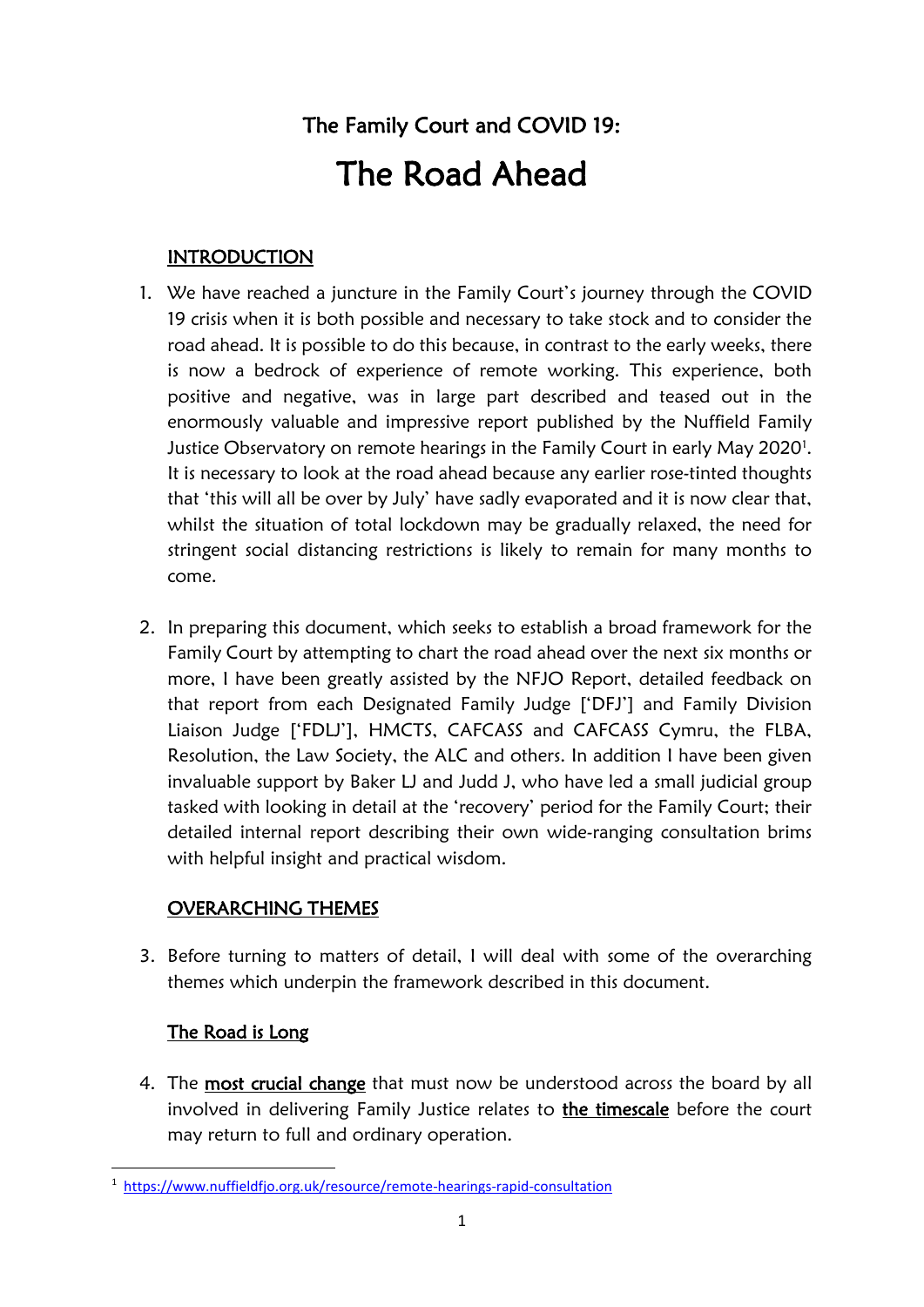- 5. In the early weeks of the COVID crisis most contested fact-finding or final welfare hearings were adjourned (unless they could proceed, for example, with minimal oral evidence). It was no doubt hoped by many that normal working would resume relatively soon and the delay in resolving the contested issues would not be great. It now seems sensible to assume that social distancing restrictions will remain in place for many months and that it is unlikely that anything approaching a return to the normal court working environment will be achieved before the end of 2020 or even the spring of 2021.
- 6. We must all take on board this significant change in perspective which will have an impact on every case management decision. Apparent potential unfairness which justified a case being adjourned for what was hoped to be a relatively short period of time, must now be re-evaluated against this much longer timescale. The need to achieve finality in decision-making for children and families, the detrimental effect of delay and the overall impact on the wider system of an ever-growing backlog must form important elements in judicial decision making alongside the need for fairness to all parties. More positively, experience of remote hearings in the past two months has identified steps that can be taken to reduce the potential for unfairness (a number are listed at paragraph 49 below and more are set out at paragraph 5.19 of MacDonald J's Guide to the Remote Family Court<sup>[2](#page-1-0)</sup>), enabling cases to proceed fairly when previously they may have been adjourned.

#### The Volume of Traffic is High

- 7. Save for a dip in the first weeks of lockdown, the volume of applications being made to the Family Court in both private and public law children cases has continued at pre-COVID rates. Applications for domestic abuse injunctions have either remained at usual levels or have, in certain inner-city areas, significantly risen. It is anticipated that, once social services are able to function more normally and once more children come out of lockdown and return to school, the volume of child protection cases may surge.
- 8. It is well known that, prior to COVID 19, the Family Court was already attempting to process an unprecedented level of applications relating to children[3](#page-1-1).

<span id="page-1-0"></span> <sup>2</sup> [https://www.judiciary.uk/wp-content/uploads/2020/04/The-Remote-Access-Family-Court-Version-4-Final-](https://www.judiciary.uk/wp-content/uploads/2020/04/The-Remote-Access-Family-Court-Version-4-Final-16.04.20.pdf)[16.04.20.pdf](https://www.judiciary.uk/wp-content/uploads/2020/04/The-Remote-Access-Family-Court-Version-4-Final-16.04.20.pdf)

<span id="page-1-1"></span><sup>&</sup>lt;sup>3</sup> President's Private Law Working Group Report[: https://www.judiciary.uk/announcements/message-from](https://www.judiciary.uk/announcements/message-from-the-president-of-the-family-division-private-law-working-group-report/)[the-president-of-the-family-division-private-law-working-group-report/](https://www.judiciary.uk/announcements/message-from-the-president-of-the-family-division-private-law-working-group-report/) and President's Public Law Working Group Report: [https://www.judiciary.uk/wp-content/uploads/2019/07/Public-Law-Working-Group-Child-](https://eur01.safelinks.protection.outlook.com/?url=https%3A%2F%2Fwww.judiciary.uk%2Fwp-content%2Fuploads%2F2019%2F07%2FPublic-Law-Working-Group-Child-Protection-and-Family-Justice-2019-1.pdf&data=02%7C01%7CPresident.FD.Mcfarlane1%40ejudiciary.net%7C33cc0daece4941e1c65b08d8087c7169%7C723e45572f1743ed9e71f1beb253e546%7C0%7C0%7C637268677989448208&sdata=h497dXS5tvDljdDAPEJNlvRryo2hAVkJ%2BGCKVzQpD%2Bg%3D&reserved=0)[Protection-and-Family-Justice-2019-1.pdf](https://eur01.safelinks.protection.outlook.com/?url=https%3A%2F%2Fwww.judiciary.uk%2Fwp-content%2Fuploads%2F2019%2F07%2FPublic-Law-Working-Group-Child-Protection-and-Family-Justice-2019-1.pdf&data=02%7C01%7CPresident.FD.Mcfarlane1%40ejudiciary.net%7C33cc0daece4941e1c65b08d8087c7169%7C723e45572f1743ed9e71f1beb253e546%7C0%7C0%7C637268677989448208&sdata=h497dXS5tvDljdDAPEJNlvRryo2hAVkJ%2BGCKVzQpD%2Bg%3D&reserved=0)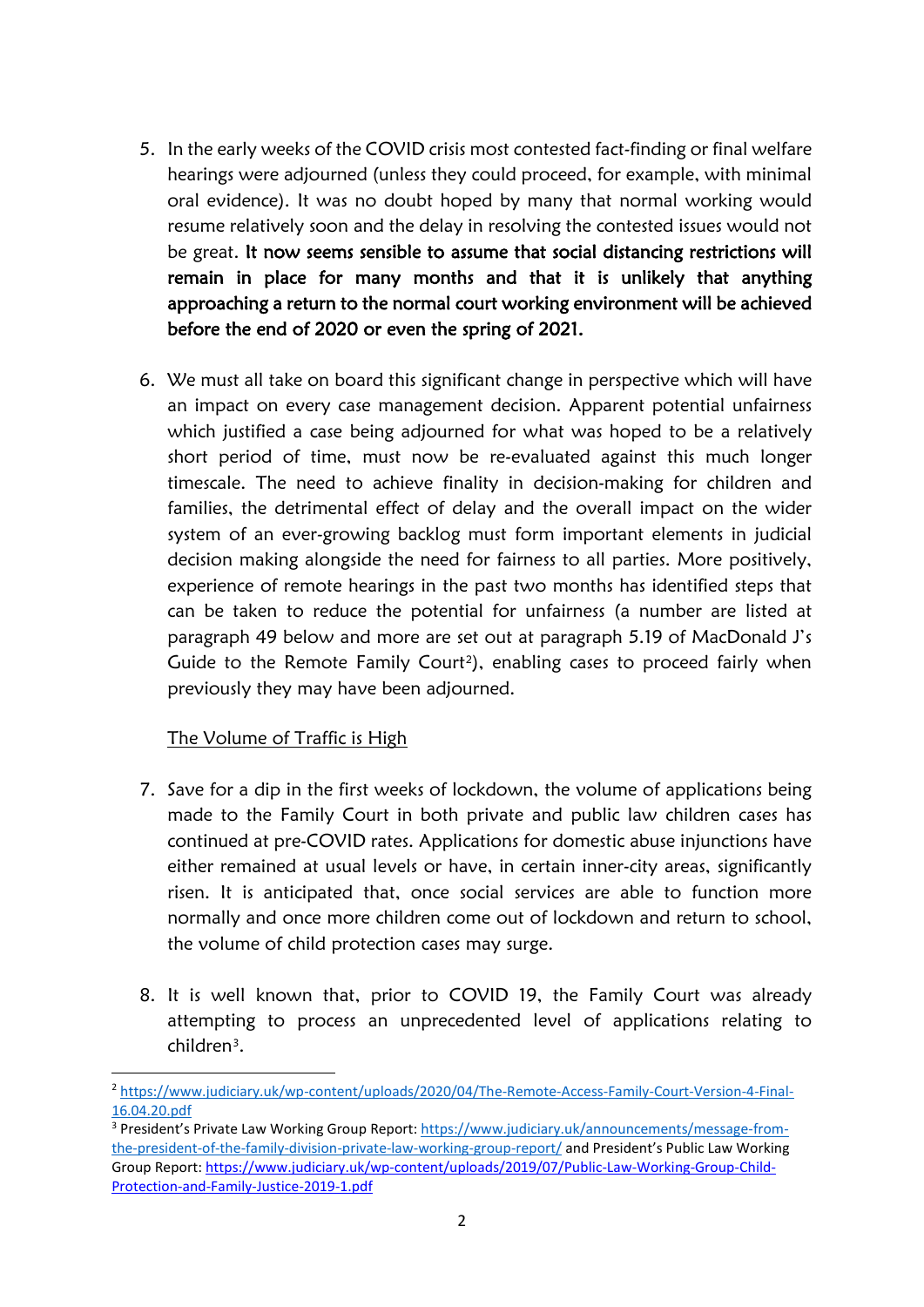9. The reality to be faced is that the Family Court must now, for a sustained period, seek to achieve the fair, just and timely determination of a high volume of cases with radically reduced resources in sub-optimal court settings.

#### The Child's Journey Must Not be Delayed

- 10. It is part of the DNA of all professionals working in Family Justice and embodied prominently in statute that delay in decision making is likely to prejudice the welfare of a child who is subject of court proceedings [CA 1989, s 1(2) and ACA 2002, s 1(3)]. There is a statutory requirement for public law cases to be completed in 26 weeks [CA 1989, s 32(1)].
- 11. In the early days of lockdown, it was understandable and acceptable for cases to be adjourned for a short period in the hope that a more normal court process could then be undertaken. A short adjournment to meet the needs for fairness and due process might not unduly compromise the need to achieve a final outcome for the child. Now that we are facing many more months of straitened resources it is likely that nettles will need to be grasped for the sake of the child's welfare, with final hearings fixed for remote or hybrid determination, and with steps taken to maximise the fairness of the process.
- 12. Whilst a court is not required to hold the child's welfare as the paramount consideration when making case management decisions, the child's welfare and the need to avoid delay will always be a most important factor and may well be determinative in many cases. Making a timely decision as to the child's further care is in essence what each case is about. The child's welfare should be in the forefront of the court's mind throughout the process.

#### The Road Ahead: Work in Progress

13. The fourth theme to stress is that, inevitably, much of what is described here in terms of future working is aspirational, untried and is likely to depend upon the ability of a range of agencies and professionals to deliver resources or to work in ways which will be new. In line with the experience of the past 10 weeks, different courts, judges and professionals will be more, or less, able to deliver change as a result of a range of factors including work-load, staffing and judicial resources, technology and (increasingly) the availability of courtrooms that are compatible with the strictures of social distancing. As has been the case during the past three months, much will depend upon continued communication and cooperation between each agency involved in the delivery of family justice; the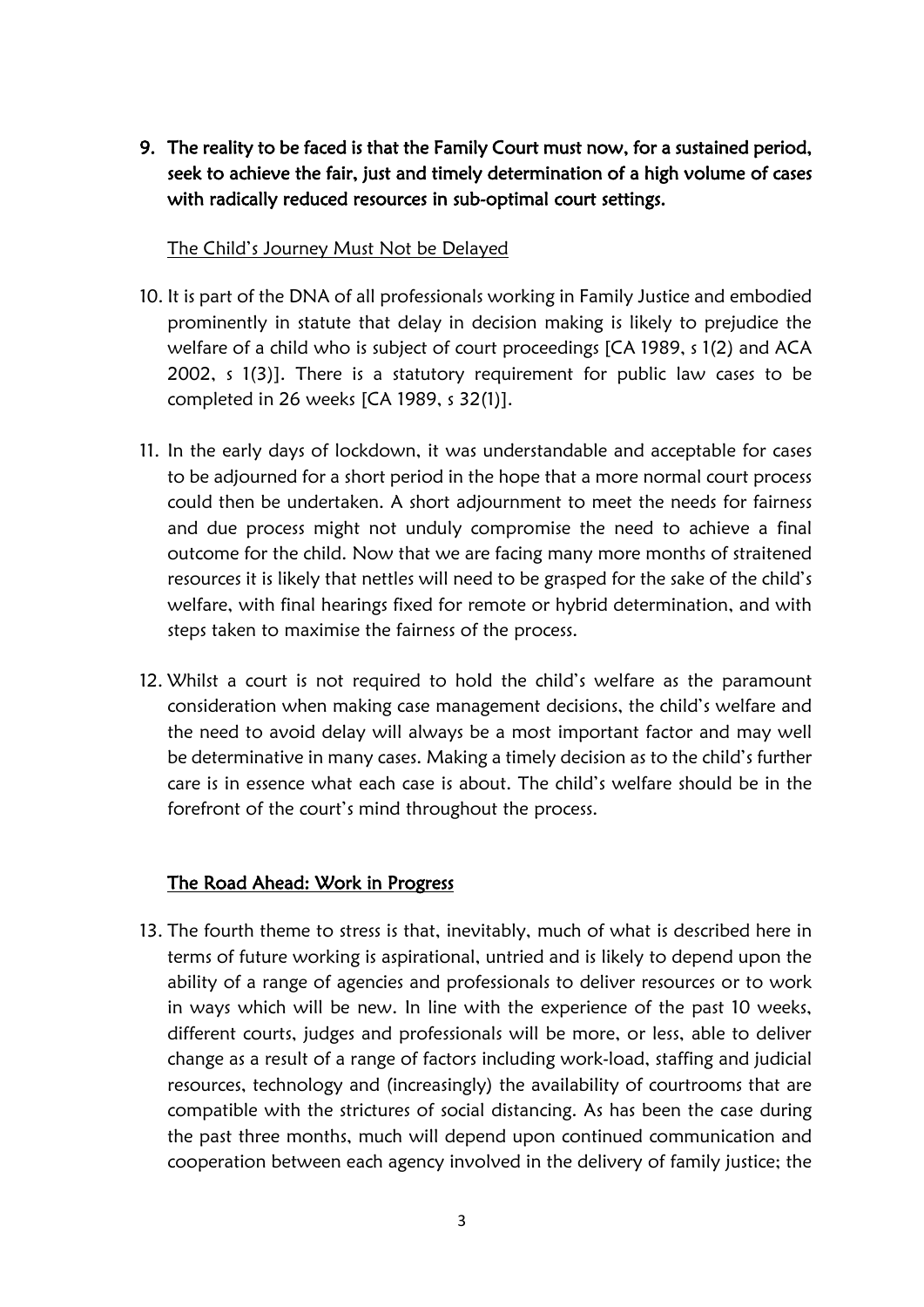importance of collaborative working, both locally and nationally, cannot be overstated.

- 14. The Family Court will now be moving from working almost totally via remote hearings to a situation where at least some, and increasingly more, hearings will be either fully attended by all parties or 'hybrid' (where some of the parties attend and the remainder engage with the court process remotely). This change in working practice will develop over time and is very much work in progress. It will in part depend upon the availability of a COVID-safe working environment in courtrooms and court buildings. Such resources will be in short supply and may fall to be shared with the criminal, civil and tribunal jurisdictions.
- 15. Even if attendance at court increases, it is plain that a good deal of the day to day work of the court will still have to continue to be undertaken remotely during the coming months.

#### The Road Ahead: Signposts not Directions

- 16. The overwhelming view of the judiciary and legal profession is that the Family Court does not need any further directive or proscriptive guidance on case management at this time. It is thought that the President's Guidance issued on 19 March, coupled with the joint letter from the three Heads of Jurisdiction on 9 April and subsequent clarification through the appeal process and otherwise has achieved a workable and settled understanding that allows each judge, magistrate or legal adviser the discretion to make bespoke case management decisions on a case by case basis. I agree with this overwhelming view. Further, given that the court's capacity to undertake a greater proportion of work via fully attended or hybrid hearings will undoubtedly change and develop differently in each court-centre and over time, it does not seem possible to contemplate directive guidance that would help rather than hinder that process.
- 17. The only change to the previous guidance that is now necessary is to revise subparagraph (g) in the Heads of Jurisdiction letter to judges dated 9 April which read:

"(g) In all other cases where the parents and/or other lay witnesses etc are to be called, the case is unlikely to be suitable for remote hearing."

This passage should now read:

"(g) In all other cases where the parents and/or lay witnesses etc are to be called, the case may not be suitable for a fully remote hearing.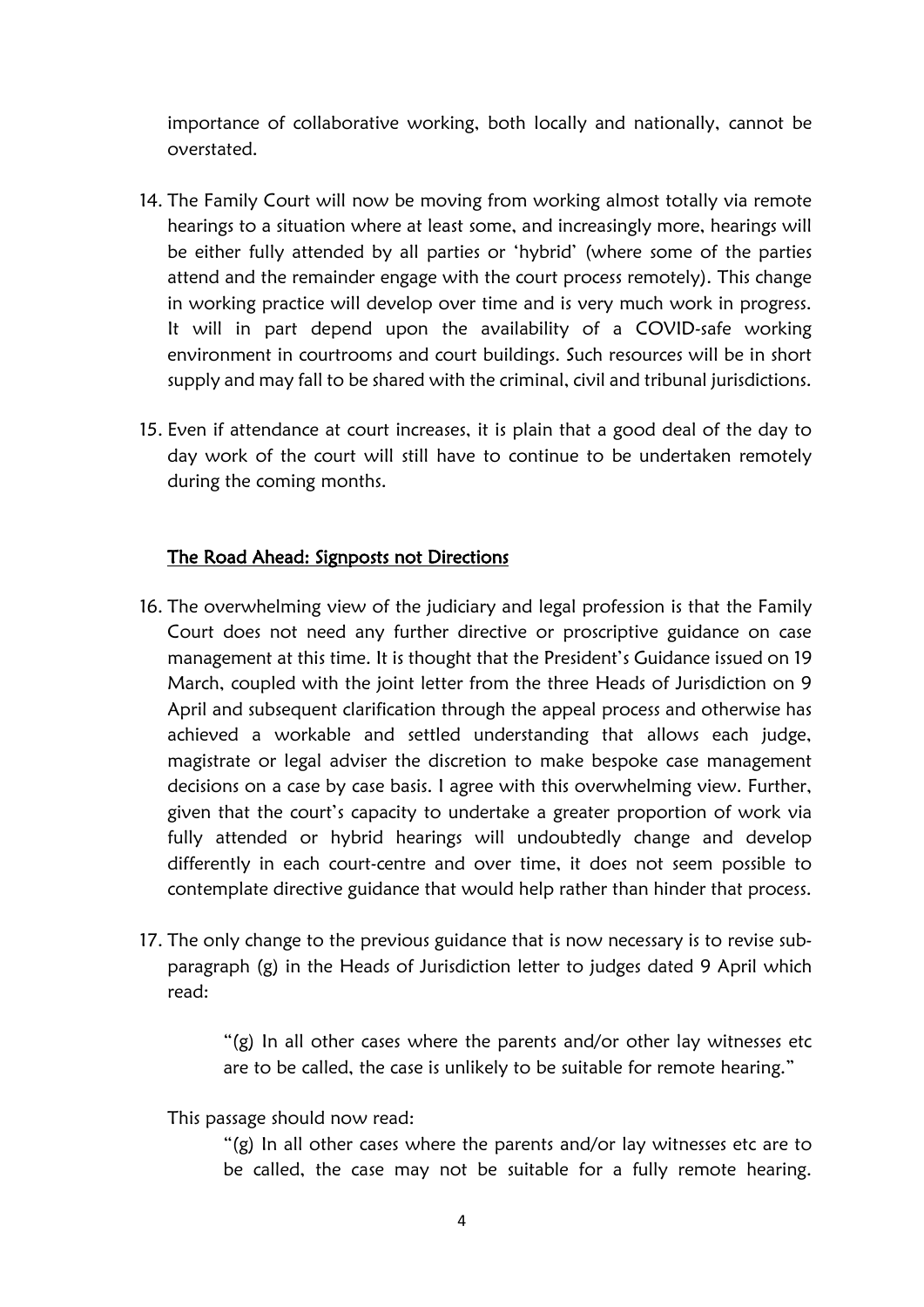Consideration should be given to conducting a hybrid hearing (with one or more of the lay parties attending court to give their evidence) or a fully attended hearing. Where it is not possible to conduct a hybrid or fully attended hearing, the court may proceed to hold a remote hearing where, having regard to the child's welfare, it is necessary to do so; in such a case the court should make arrangements to maximise the support available to lay parties."

18. Save for the change to previous guidance set out in paragraph 17, this document intends to describe the framework within which the Family Court must operate for the foreseeable future. Its aim is to identify the basic priorities and ground rules and to offer a checklist for case management decision making. Given the potential for local resources to change and improve over time, this framework is intended to be supportive rather than restrictive so that the court system can be agile in reviewing how it undertakes its work as the road ahead becomes clearer and the resources or options available may improve.

### PRACTICAL MATTERS

#### Court Buildings and Courtrooms

- 19. During June court buildings that have been 'suspended' or 'staffed only' are being reopened so that, by early July, the full Family Court estate should be open for public use once more, albeit that the impact of social distancing will substantially reduce capacity.
- 20.HMCTS has worked hard to develop and implement a risk assessment process which has allowed the system to identify a limited number of courtrooms as being appropriate for attended, socially distanced, hearings<sup>[4](#page-4-0)</sup>. Each open court room will have a limit on the number of people who can attend a hearing, and the safe space for each attendee will have been marked out with vibrant tape. The number allowed in each courtroom is small and, in addition, there will be a limit on the total number of people who can be in the public areas of the court building at any one time in order to meet the Public Health requirements.
- 21. The call on these limited number of courtrooms will be substantial and will come from across the board from civil (inc Business and Property), crime and tribunals as well as the Family jurisdiction. HMCTS are working hard with the judiciary to

<span id="page-4-0"></span> $\overline{4}$ [https://assets.publishing.service.gov.uk/government/uploads/system/uploads/attachment](https://assets.publishing.service.gov.uk/government/uploads/system/uploads/attachment_data/file/885607/HMCTS_Organisational_Risk_Assessment_v1.0.pdf) [\\_data/file/885607/HMCTS\\_Organisational\\_Risk\\_Assessment\\_v1.0.pdf](https://assets.publishing.service.gov.uk/government/uploads/system/uploads/attachment_data/file/885607/HMCTS_Organisational_Risk_Assessment_v1.0.pdf)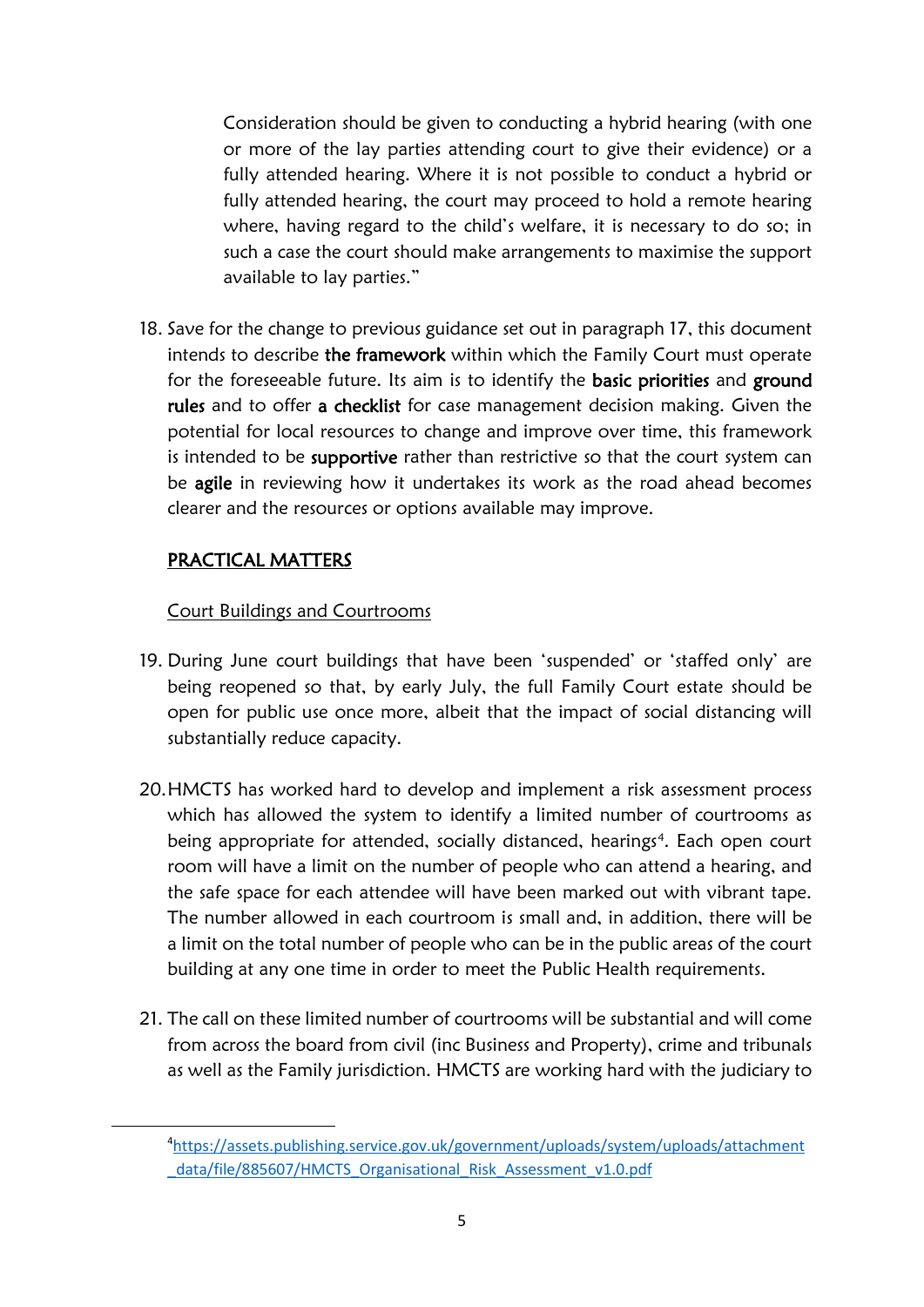identify and secure additional temporary courtroom space outside the court estate (for example in conference centres, university or local authority facilities).

#### Remote Platforms

- 22.We have all learned a great deal about the various technical options that are available to facilitate a remote hearing. It is clear that there is a hierarchy between these various platforms in terms of their ease of use and effectiveness. But it is also clear that, because of work undertaken urgently by the various providers, additional features are added to one or other from time to time which may alter their place in the hierarchy so that it is not possible to issue firm guidance that one or other platform should always be used (as many respondents to the recent consultation earnestly sought).
- 23.The situation changes from week to week. Zoom cannot currently be supported by the judiciary and HMCTS, even though many users regard it as the most effective platform. The Cloud Video platform [CVP] favoured and provided by HMCTS, which has much more functionality than Skype for Business, is being prepared for widescale use across the jurisdictions. It is already being used in a number of criminal courts and, from the week commencing the 8<sup>th</sup> of June, it will be rolled out to Family Court centres. Microsoft TEAMS, which is the successor platform to Skype, is available for use by many judges.
- 24.Despite the necessarily moving picture that I have described, it is nevertheless possible to provide the following very firm steer:
	- a. In terms of remoteness, a remote hearing over the telephone is the most remote option other than a paper or an email based process.
	- b. Telephone hearings may be well suited to short case management or review hearings, they are unlikely to be suitable for any hearings where evidence is to be given or where the hearing is otherwise of substance.
	- c. Where a suitable video platform is an available and viable option, video, rather than telephone, should be used for the conduct of a remote hearing.
	- d. It is not a good use of a judge's time for the judge to be responsible for dialling in each participant for a BT Meet Me hearing. HMCTS has accepted that the task ought to be undertaken by staff and they are working hard to achieve this in all courts.
	- e. Experience has shown that BT Meet Me Dolby Plug-In (which channels the phone call through the judicial computer) is preferable to the basic BT Meet Me service and it should be used where available when a hearing is to take place over the telephone.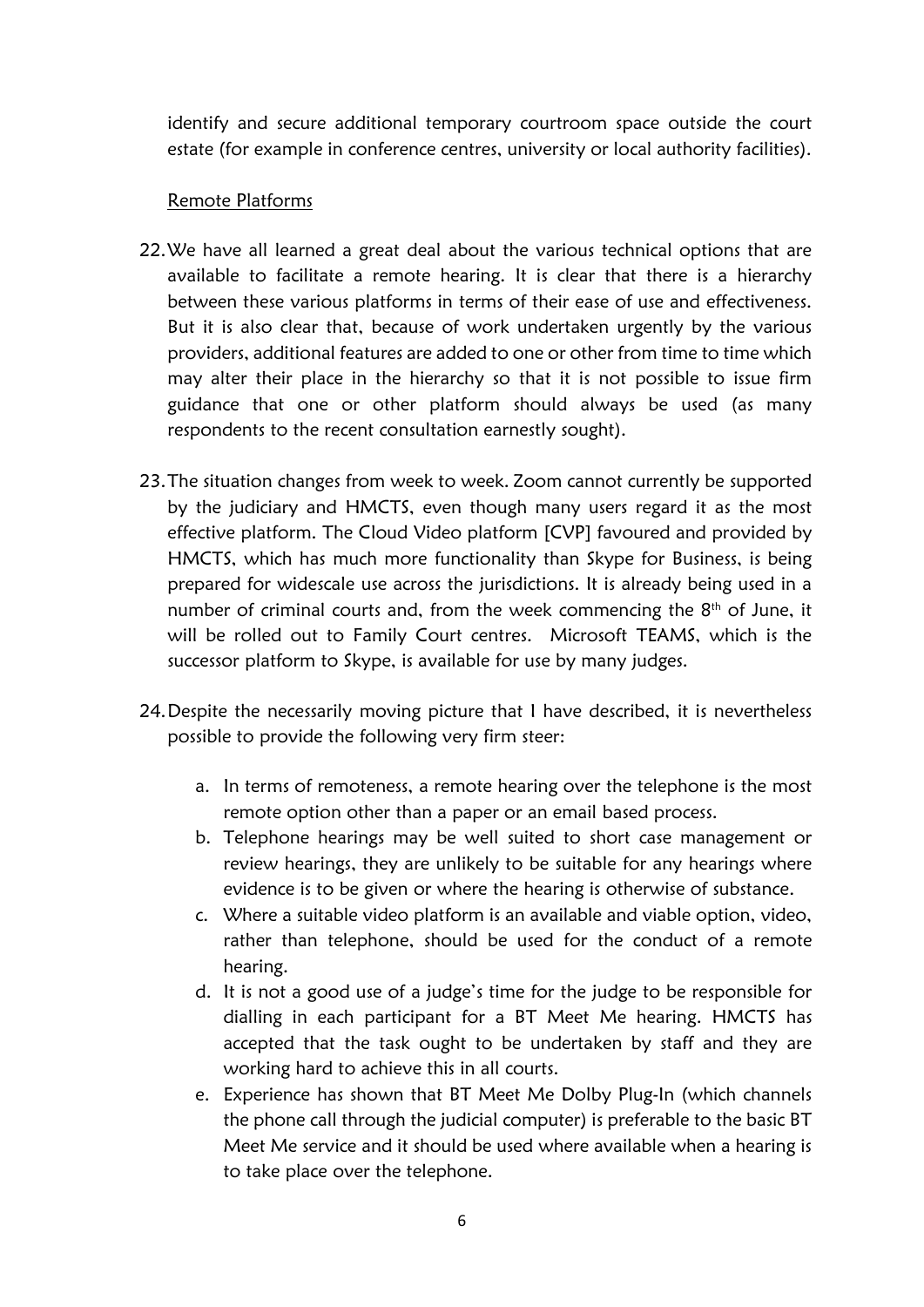- f. The two video platforms currently supported by HMCTS are Skype and CVP; of these two CVP is more effective than Skype and should be used where it is available.
- 25.There have been regional training sessions for judges and court staff, supplemented by daily national awareness sessions and the issuing of staff guidance in respect of CVP. The HMCTS held three training sessions per day for three weeks commencing on 20 April 2020 to support the roll out of CVP during which nearly 1500 members of staff and judges attended.
- 26.Where possible, courts should inform the parties which remote platform is to be used for any hearing at least 3 days prior to the hearing.

#### Support for Lay Parties

- 27.The NFJO Report demonstrated the difficulty that some lay parties have understandably encountered when attempting to take part in a remote hearing. In the early days of lockdown there was often no option but for a lay party to join a hearing down the phone or over the internet from their home, without any direct real-time contact with their legal team. Easing of the lockdown requirements, development of our common understanding of social distancing, and the gradual reopening of facilities, together with technical workarounds to maintain an open line between lawyer and client during a hearing, have opened up options for enhancing the support that can be given to lay parties. This progress will undoubtedly continue and will mean that some hearings that were adjourned in the early days on the grounds of fairness may now proceed remotely.
- 28.In all cases active thought should be given to arranging for a lay party to engage with the remote process from a location other than their home (for example a solicitor's office, barrister's chambers, room in a court building or a local authority facility) where they can be supported by at least one member of their legal team and, where appropriate, any interpreter or intermediary.
- 29.The ability for interpreters to undertake their role without unduly interrupting a hearing is plainly a cause of difficulty. Where the process is conducted over an audio or video link, and the interpreter (who is not in the same location as their client) must interpret over the same common link, there will need to be a pause for interpretation after every single sentence or phrase. Even at a hybrid or open hearing, the interpreter must sit at least 2 metres from the client and cannot whisper the interpretation as is usually the case. The need for this stop-start process adds considerably to the length of any hearing. Where possible attempts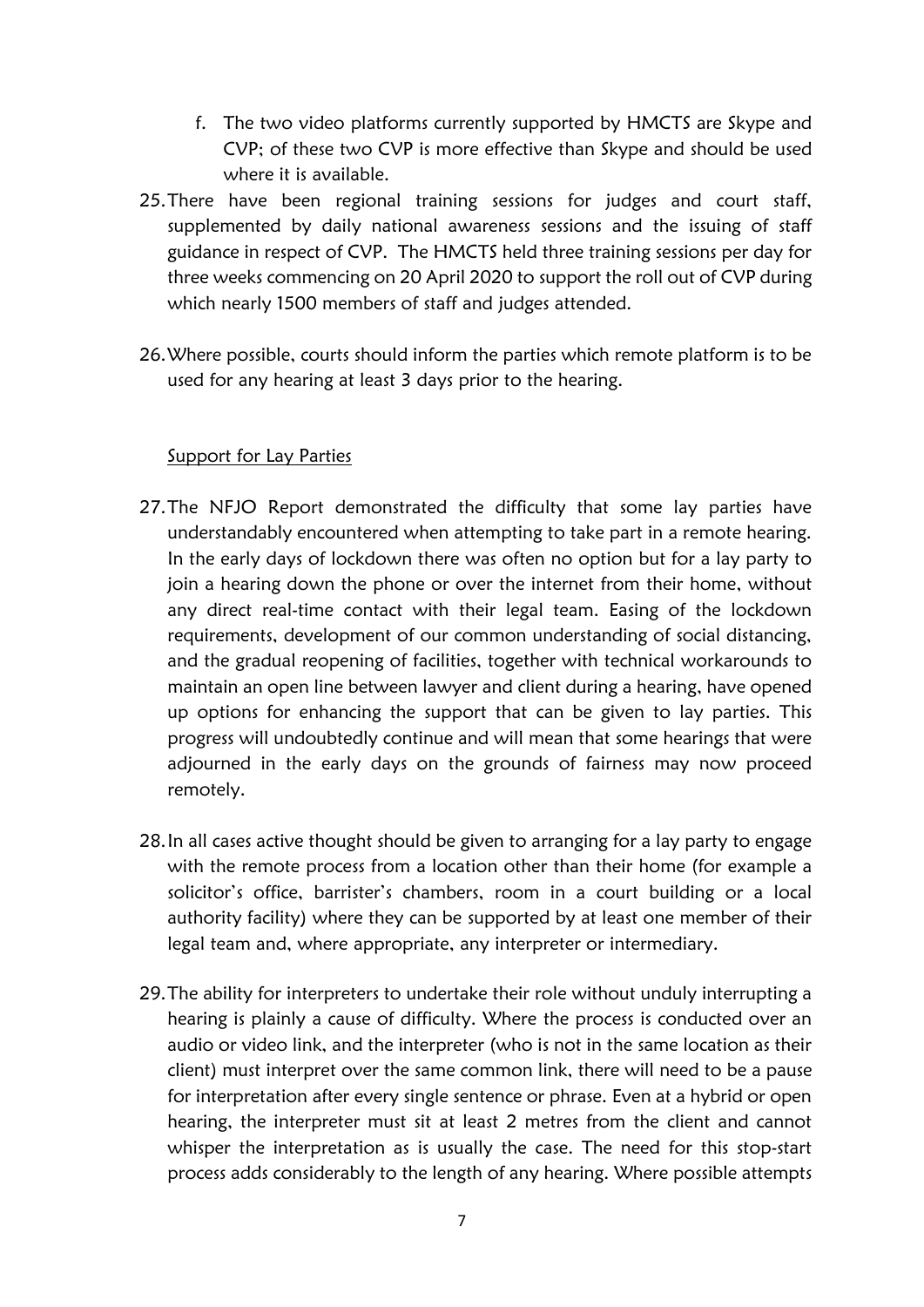should be made to provide a workaround, such as interpretation over a separate open phone line with the interpreter and client using earpieces, or typed interpretation over linked computers or email.

- 30.More generally, in circumstances where the majority of cases must now proceed remotely or semi-remotely, every effort should be made to accommodate and enhance the ability of lay parties to engage fully in the court process.
- 31. I am very grateful to the Transparency Project who have this week published a simple, nationally available, 'Remote Court Hearings Guidance Note' to assist lay parties and litigants in person by explaining what a remote or hybrid hearing in the Family Court may involve<sup>[\[](#page-7-0)5]</sup>. The attention of all lay participants should be drawn to this most useful document.

#### The Family Judiciary (including Lay Justices) working in Court or at Home

32.The majority of Family judiciary have thus far worked from their homes. As the FJO Report indicates this has, for some, not been an altogether welcome or effective arrangement; for others, the change has been accommodated more easily. In the coming weeks, as all court buildings return to 'open' status, and the lockdown restrictions are gradually lifted, it is expected that many judges who have been based at home will return to working in a court building. In a message to the Judiciary dated 4 June 2020, the Lord Chief Justice has said:

"We must continue to look after our own and our families' health. Some judges will need to continue to shield themselves or a family member. Others will need to isolate if they have coronavirus or have been in close contact with someone who has. In general, though, it is proving to be more efficient for judges to work from a court building, even when hearing cases remotely, where they can be better supported by staff, have space, access to the papers and none of the intrusions of working from home. Judges should aim to work from a court building where it is safe and efficient to do so."

33.From now on the fee-paid judiciary (deputy district judges, recorders and deputy High Court judges) will be called upon in significant numbers to augment to the judicial resources available in the Family Court. This will be possible, in part, because of the higher number of sitting days allocated to Family for 2020/21 and because during the past two months we have 'under-sat' by not using many fee-paid judges. It will be possible for the fee-paid judiciary to work remotely, where this is appropriate and can be supported by sufficient court staff.

<span id="page-7-0"></span> <sup>[5]</sup> [: http://www.transparencyproject.org.uk/remote-court-hearings-guidance-note](https://eur01.safelinks.protection.outlook.com/?url=http%3A%2F%2Fwww.transparencyproject.org.uk%2Fremote-court-hearings-guidance-note&data=02%7C01%7Cpresident.fd.mcfarlane1%40ejudiciary.net%7C69ced7e8a8eb49e672e208d809f72483%7C723e45572f1743ed9e71f1beb253e546%7C0%7C0%7C637270304367883817&sdata=HvxzZF6YkGFgqduUbBLBIcAALUrWlp3IQWa%2FZDyx0iw%3D&reserved=0)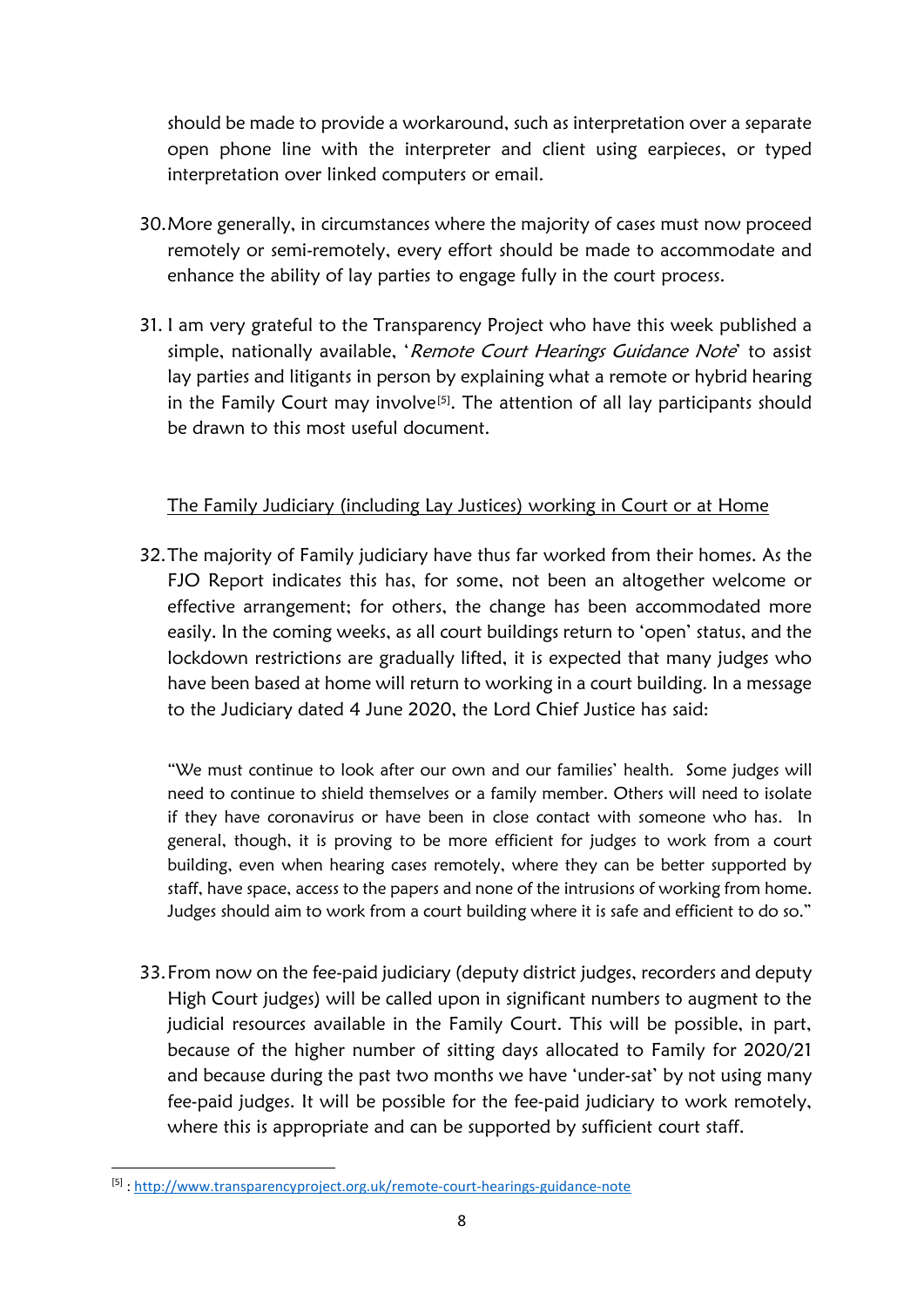34.Lay magistrates play a crucial role in the Family Court, supported by experienced Legal Advisers. They are keen to contribute as much as possible as we tackle the problems caused by the pandemic. I am very pleased that steps are being taken to ensure that they can continue to hear cases and will now do so in increasing numbers.

#### Lawyers and other Professionals Unable to Come to Court

- 35.HMCTS has worked closely with professional bodies representing solicitors and barristers to explain and develop the extensive measures that have been, and will continue to be, undertaken in court buildings to comply with advice from Public Health England/Wales. Professionals who are not in recognised vulnerable groups will be expected to attend at court where required.
- 36.Those professionals who, unfortunately, are required to shield or in some other vulnerable group, are entitled to expect that the judiciary will be sympathetic to their situation and, will take all reasonable steps to make arrangements for the hearing to proceed which take account of their difficulties. Where, however, it is not possible, despite all best endeavours, to accommodate the absence of a professional who must avoid coming to a court building then, unless the interests of the child, fairness and justice can be met in another way, the court hearing should proceed in their absence, with any necessary arrangements being made to cover for the absent professional.

#### ADR

- 37.In all Family cases, regard should always be had to alternative means of dispute resolution. At a time when it is clear that the court will struggle to cope with the volume of cases in a restricted working environment, it is all the more important that parties, legal advisers and the judiciary should have express regard to all forms of non-court dispute resolution (in accordance with rule 3.4 FPR 2010) including mediation, conciliation or arbitration. There will be many private law children cases or financial remedy case that may be resolved by one or other of these alternative means.
- 38.All judges and practitioners are urged to familiarise themselves with these options and be prepared to identify those cases which may be suitable for one or other form of ADR.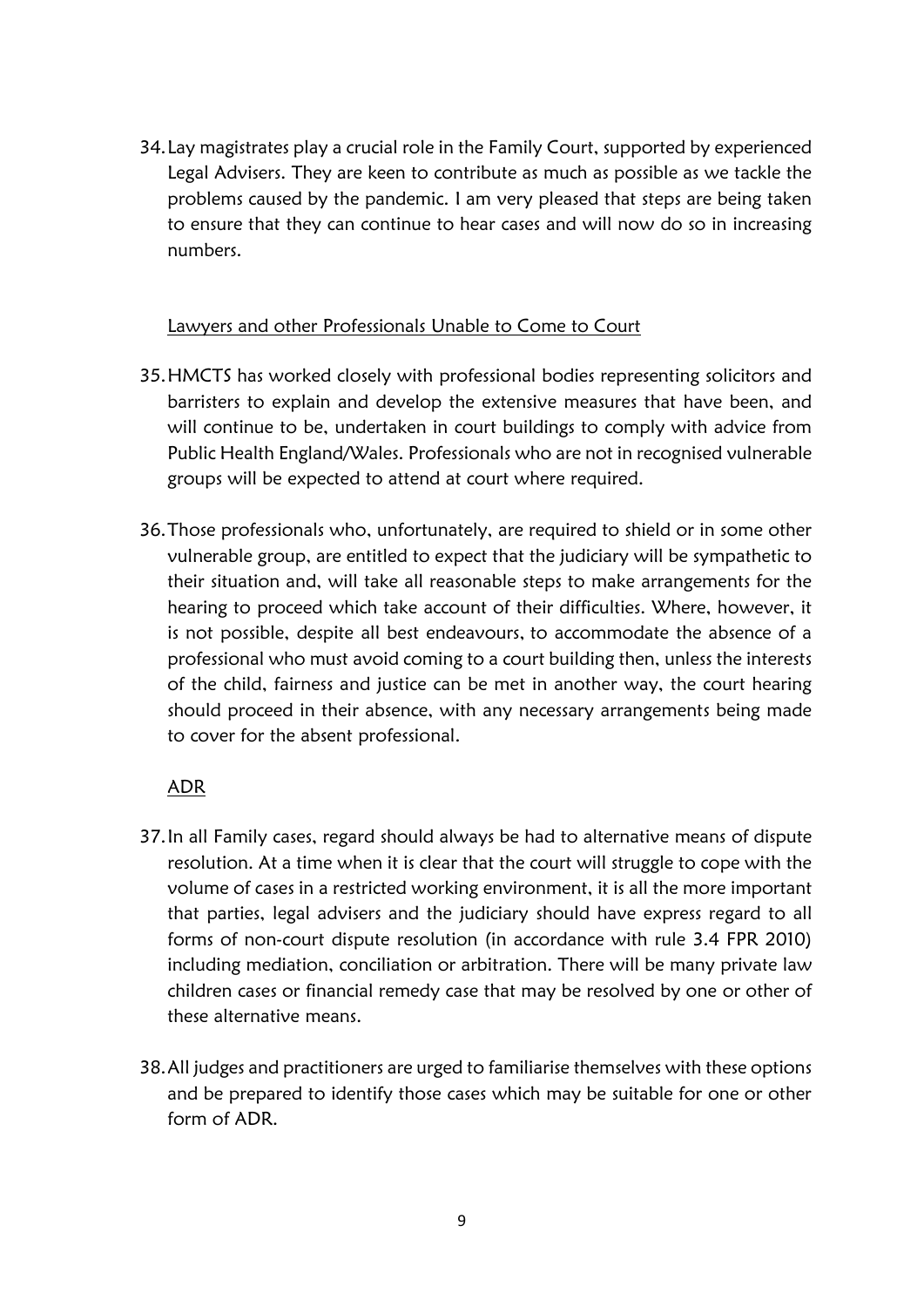#### WELL BEING AND COMMUNICATION

- 39.In the past two years those working in the Family Justice system have done much to raise awareness of, and address, pressing issues relating to individual and collective well-being. I have heard it said more than once that 'with COVID all thoughts of well-being have gone out of the window'. To my mind, whilst such a statement may well have been apt during the early period, it could not be more wrong now that we are engaged on the long haul back to normality. In the present circumstances there is an enhanced need to consider well-being. The FJO report demonstrated some of the additional pressures and points of stress that remote working has placed on the professions and the judiciary. In terms of well-being, these must not be ignored. Steps must be taken, either in planning a hearing, or more generally locally in working practices, to identify strategies for reducing stress and maintaining personal and professional well-being.
- 40.Many DFJ's have established regular virtual meetings with representatives of the local professional court users (for example a weekly 'breakfast club' or 'tea') where common problems can be aired and there can, more generally, be a useful channel of communication as to how things are going. I am keen to encourage these or similar initiatives. In this regard, each LFJB has a role to play and should be active in developing and promoting good practice in their area.

## THE KEY MESSAGE:

Time Management – a significant change needed

#### 41. The key message when describing The Road Ahead concerns 'time management'.

- 42.Drawing the matters referred to above together, the following is clear:
	- i. The current restraints (or variants of them) are likely to obtain for many months to come;
	- ii. The volume of work in the system is very high;
	- iii. The Family Court was not coping with the pre-COVID workload and radical steps aimed at changing professional culture and working practices were about to be launched when the pandemic struck;
	- iv. The ability of the system to process cases is now compromised by the need to conduct most hearings remotely;
	- v. Whilst there will be some capacity for the courts to conduct faceto-face hearings, the available facilities will be limited;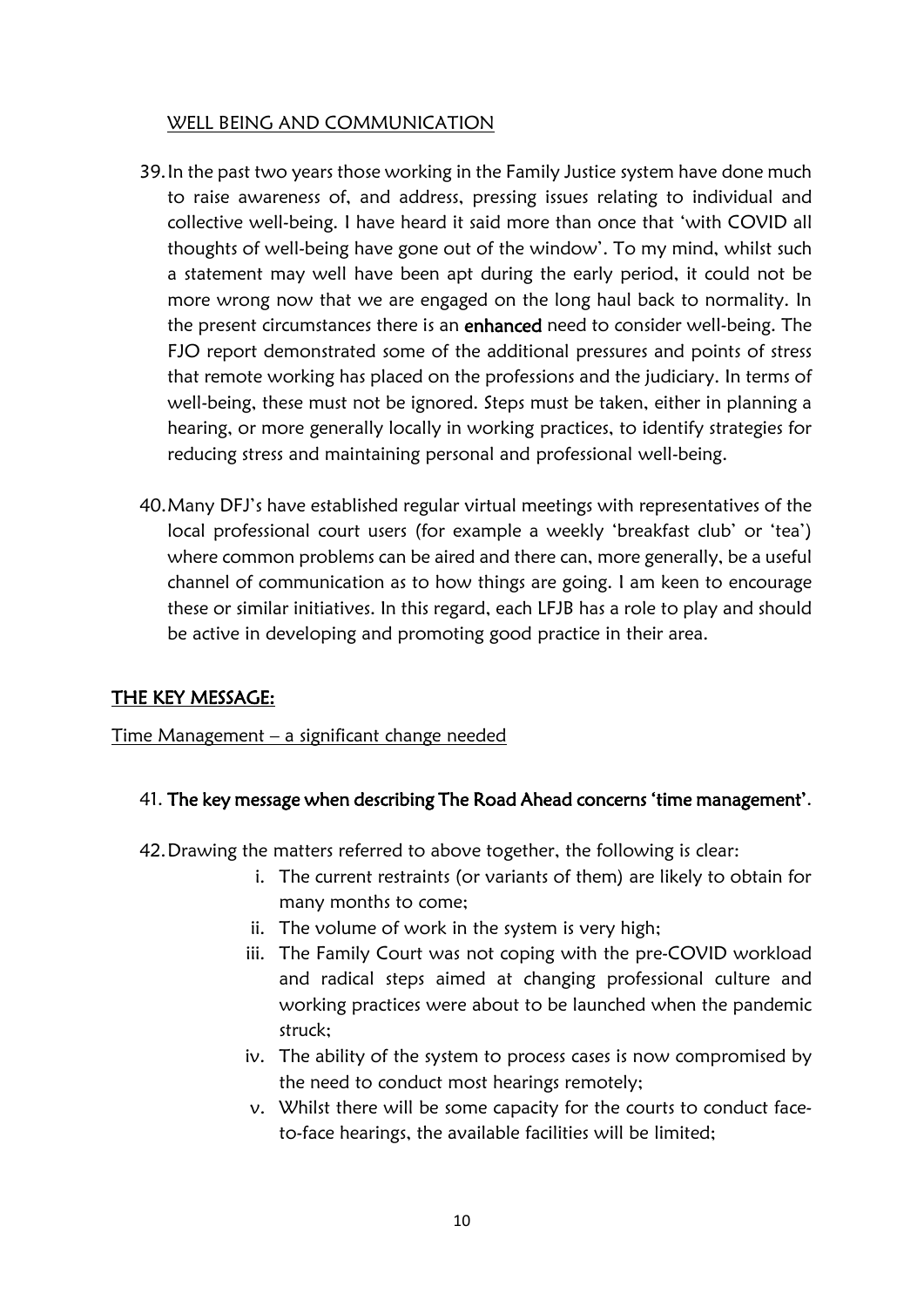- vi. Remote hearings are likely to continue to be the predominant method of hearing for all cases, and not just case management or short hearings;
- vii. Delay in determining a case is likely to prejudice the welfare of the child and all public law children cases are still expected to be completed within 26 weeks;
- viii. Adjourning cases indefinitely or for a period of many months will not, therefore, be an option.
- 43.If the Family Court is to have any chance of delivering on the needs of children or adults who need protection from abuse, or of their families for a timely determination of applications, there will need to be a very radical reduction in the amount of time that the court affords to each hearing. Parties appearing before the court should expect the issues to be limited only to those which it is necessary to determine to dispose of the case, and for oral evidence or oral submissions to be cut down only to that which it is necessary for the court to hear.

#### CASE MANAGEMENT

- 44. Clear, focussed and very robust management of cases will be vital in the coming months. The case management judge will have the difficult role of balancing the welfare of the child, the need for a fair and just process and the limited resources of space, time and format with the need to conclude the proceedings.
- 45.Adjourning the case to await a full face-to-face hearing is unlikely to be an option. The court must identify those issues and applications that need to be heard and then move on to determine them.
- 46.Parties will not be allowed to litigate every issue and present extensive oral evidence or oral submissions; an oral hearing will encompass only that which is necessary to determine the application before the court.
- 47.It is important at this time to keep the 'overriding objective' as set out in Family Procedure Rules 2010, r 1.1 in mind:

#### "The overriding objective

#### 1.1

(1) These rules are a new procedural code with the overriding objective of enabling the court to deal with cases justly, having regard to any welfare issues involved.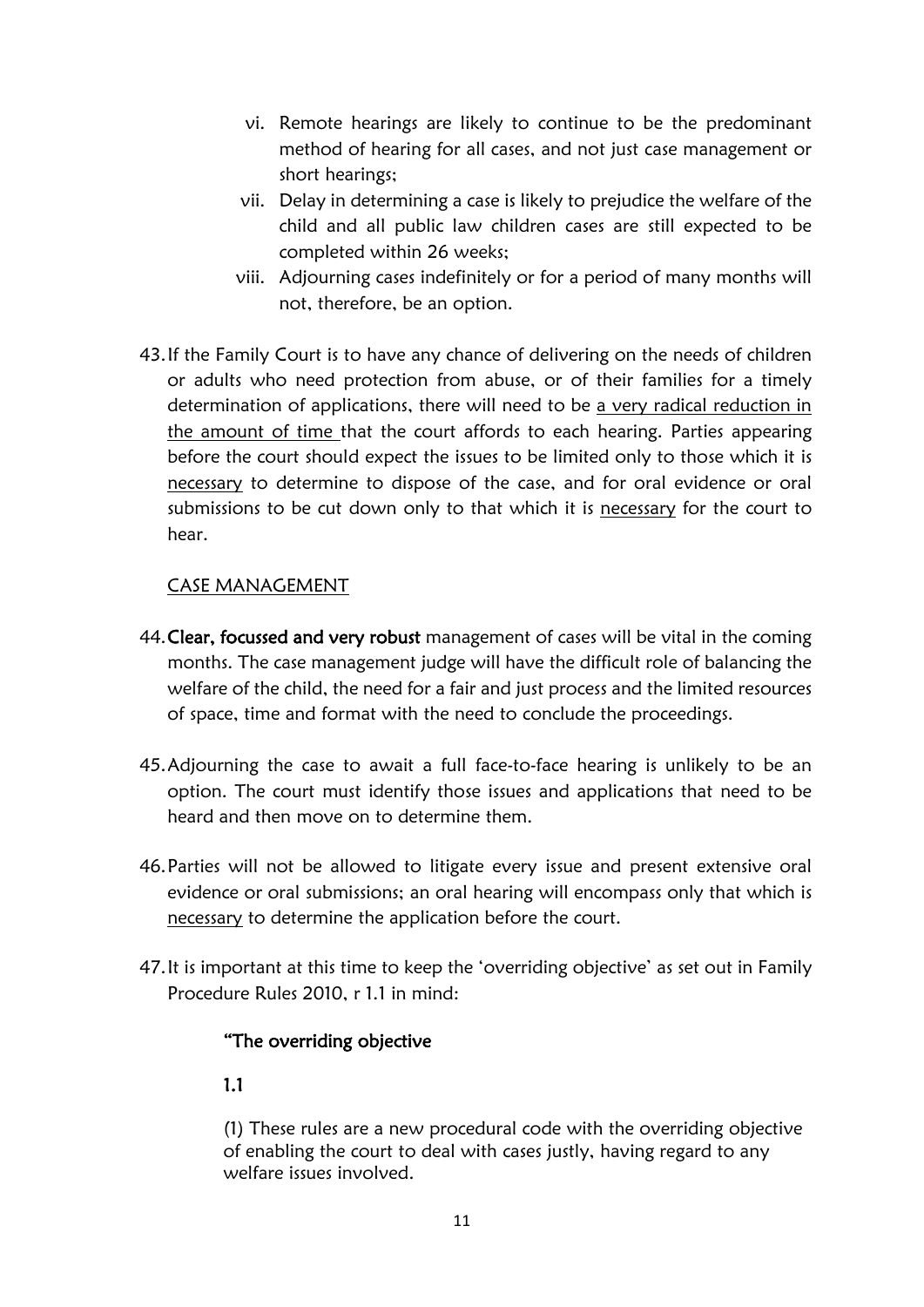- (2) Dealing with a case justly includes, so far as is practicable –
- (a) ensuring that it is dealt with expeditiously and fairly;

(b) dealing with the case in ways which are proportionate to the nature, importance and complexity of the issues;

- (c) ensuring that the parties are on an equal footing;
- (d) saving expense; and

(e) allotting to it an appropriate share of the court's resources, while taking into account the need to allot resources to other cases."

In these times, each of these elements is important, but particular emphasis should be afforded to identifying the 'welfare issues involved', dealing with a case proportionately in terms of 'allotting to it an appropriate share of the court's resources' and ensuring an 'equal footing' between parties.

- 48.In keeping with the overriding objective and the elements highlighted in paragraph 47, judges should (after canvassing the point with the parties) consider whether giving a short judgment will be sufficient and proportionate in any particular case. In a short judgment the court will not be expected to set out a detailed recital of the evidence, save for those key elements which support the court's findings and decision. There should not, however, be any reduction in the content and scope of the judge's description of their analysis and reasoning.
- 49.Regard should also be had to the following:

#### COVID Case Management Checklist:

- A Narrowing the Issues:
	- i. What issues are or can be agreed?
	- ii. Which of the remaining issues in the case is it necessary for the court to determine?
	- iii. Can those issues be determined without an oral hearing?
	- iv. If not, for which issues is an oral hearing necessary?
	- v. What oral evidence is necessary to determine those issues?
	- vi. The time estimate for each witness (including cross-examination) is to be reduced to the likely minimum necessary for the court to determine the issues to which it relates.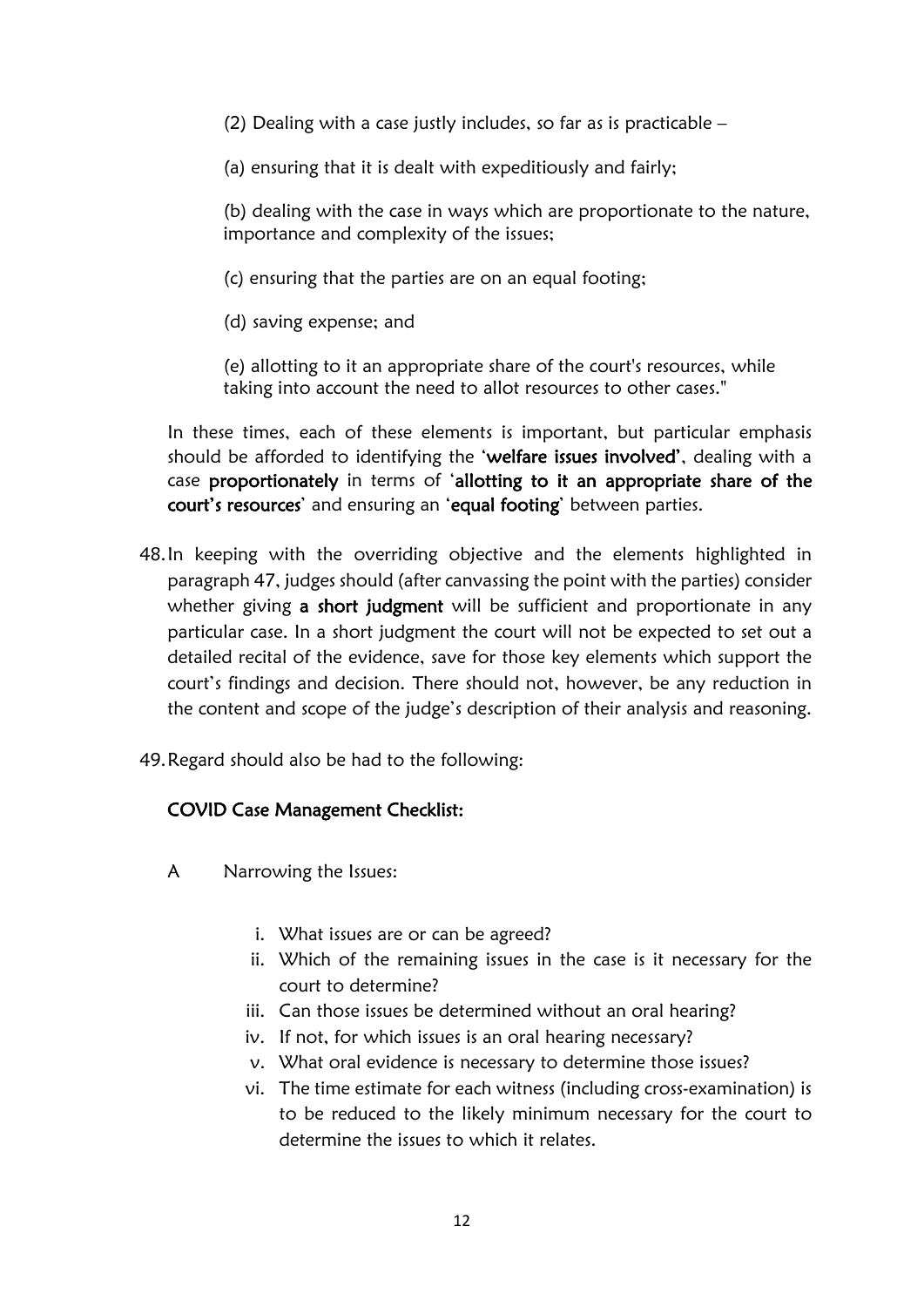- B Hearing Format:
	- i. Can the issues be determined fairly and justly at a fully remote hearing (having regard to the measures set out at C below)?
	- ii. Is it necessary to conduct all or part of the hearing with some of the parties in attendance at court ['a hybrid hearing']?
	- iii. Where a remote or hybrid hearing is to be held, it should be undertaken by video link, unless the court determines that a telephone hearing will be sufficient or a video link is not available;
	- iv. Where a telephone hearing is to take place, it should be undertaken via BT MeetMe Dolby Plug-in, if available;
	- v. Consideration should be given to access to the hearing by media or legal bloggers [FPR 2010, r 27.11, PD27B and PD36J];
	- vi. Where in ordinary circumstances arrangements would be made for a child to meet the judge, the court should strive to establish a means by which the judge and the child may 'meet', albeit that this may, in some circumstances, have to be via a video link rather face-to-face;
	- vii. The court should give at least 3 days notice of the platform that is to be used for any remote or hybrid hearing.
- C Optimising fairness of remote hearings:
	- i. The court should consider what options are available to support lay parties and enhance their ability to engage in a remote hearing. The options may include:
		- a. Attendance at a venue away from the party's home (for example a room at court, solicitor's office, counsel's chambers or a local authority facility);
		- b. Arranging for at least one of the party's legal team to accompany them (whilst observing the need for social distancing);
		- c. Establishing a second channel of communication between the lay party and their lawyers (for example by email, communication app or telephone during the hearing);
	- ii. Cases should be clearly timetabled with a start and planned finish time - where a witness template has been completed by the advocates and approved by the judge, it must be complied with save in exceptional circumstances;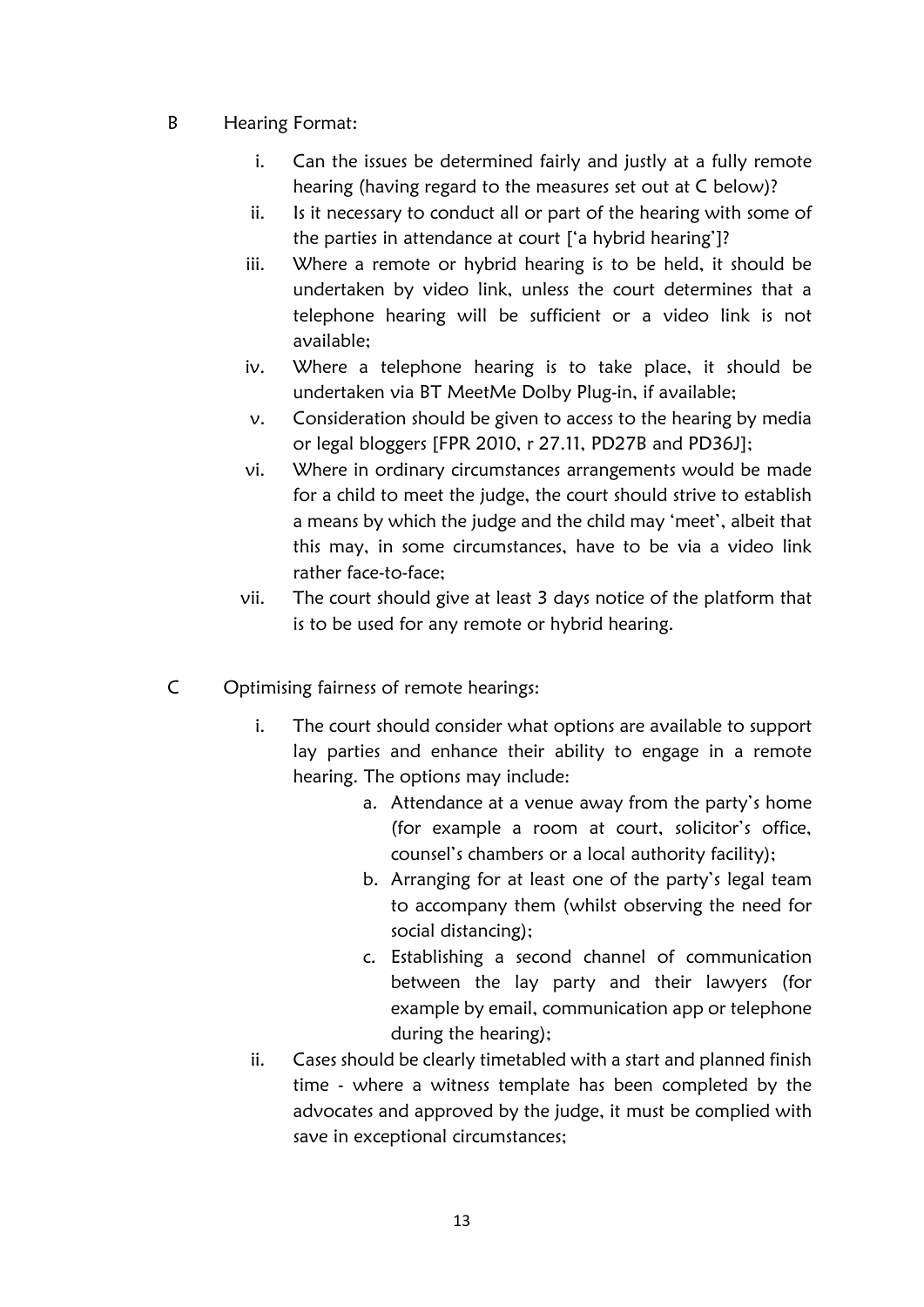- iii. Regular short breaks should be provided in a hearing of any length;
- iv. The overall length of the hearing should be reasonable, taking account of the need for breaks and of the acknowledged additional pressure of engaging in a remote court process;
- v. Prior to the start of the hearing, all advocates should have communicated with their clients and with each other in an advocates meeting;
- vi. All participants should be logged in and ready to start at the appointed hearing time;
- vii. Advocates should ensure that they are available not only for the proposed length of the hearing but also for a reasonable period thereafter to de-brief their client and communicate with other advocates over the drafting of the order and any ancillary matters;
- viii. At the start of each hearing the judge should make a short statement explaining the ground rules for the remote hearing;
- ix. The judge should ensure that there is a means for a party to give instructions to their advocate during the hearing;
- x. Where the hearing involves a litigant in person the judge should 'check in' regularly with any litigant in person to ensure that they are hearing, understanding and following the proceedings;
- xi. At all times a remote hearing should be conducted with the degree of seriousness and respect that is evident at a fully attended hearing;
- xii. The court should consider how best to arrange for the involvement of any interpreter or intermediary in the hearing;
- xiii. The court should ensure that lay parties have access to the electronic bundle (unless this is not necessary, for example by reason of the hearing being an interim hearing where a party is represented and not required to give evidence).

## BEST PRACTICE: FJO Report Section 6

50.In addition to the specific matters set out in the checklist at paragraph 49, regard should be had to the Best Practice suggestions that are helpfully set out in Section 6 of the FJO Report

## CONCLUSION: The 'Can Do' Mentality

51. The task ahead for the Family Court in the coming months is a daunting one of continuing to strive to make correct and timely decisions for children and